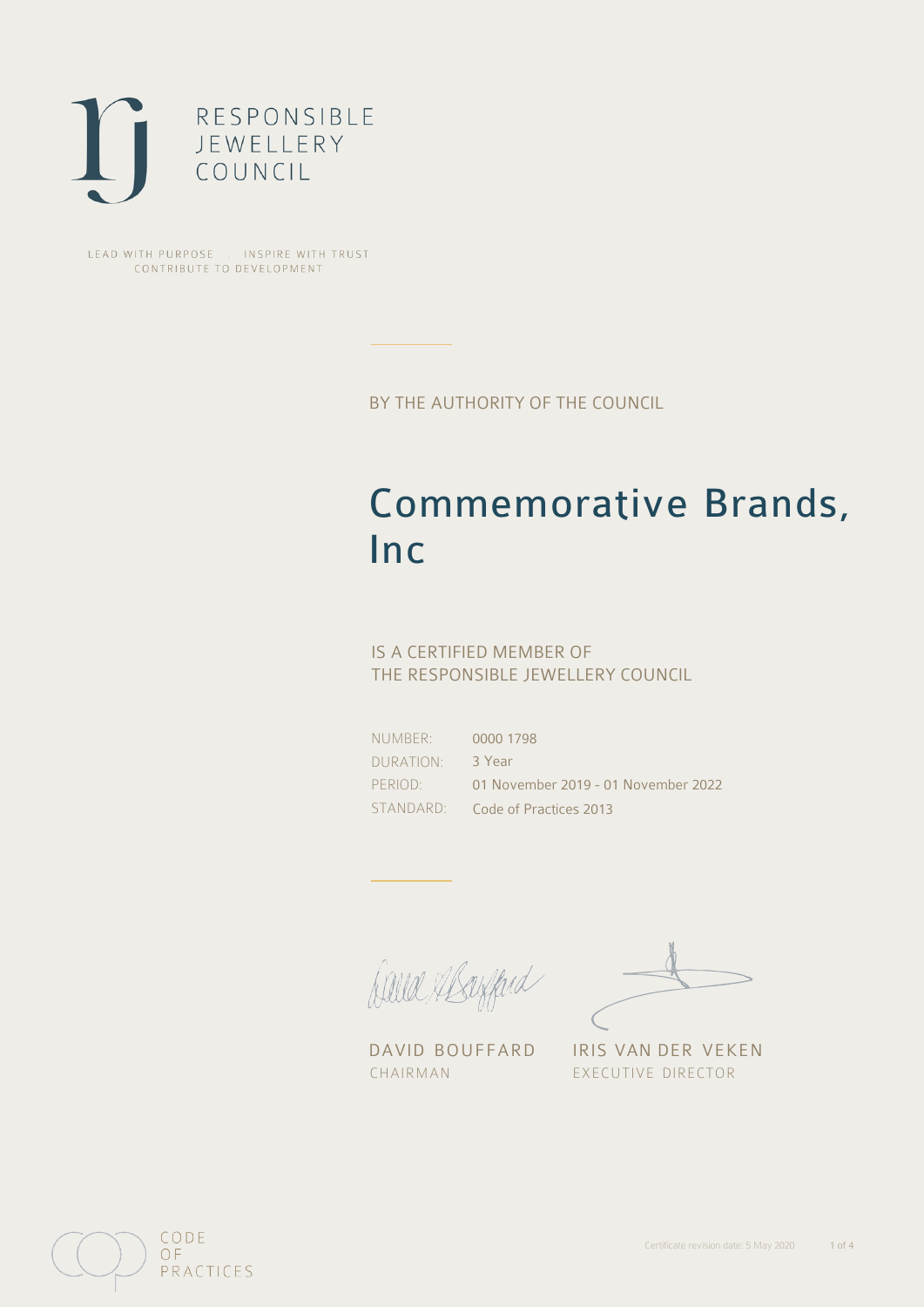

# **CERTIFICATION OVERVIEW**

| <b>MEMBERSHIP</b><br><b>FORUM</b>      | Jewellery and Watch Manufacturer and/or Wholesaler                                                                                                                                                                                                                                                                                                                                                |
|----------------------------------------|---------------------------------------------------------------------------------------------------------------------------------------------------------------------------------------------------------------------------------------------------------------------------------------------------------------------------------------------------------------------------------------------------|
| <b>AUDIT</b><br><b>DATE</b>            | 09 April 2021                                                                                                                                                                                                                                                                                                                                                                                     |
| <b>AUDIT</b><br><b>TYPE</b>            | Mid-term Review (desktop)                                                                                                                                                                                                                                                                                                                                                                         |
| APPLICABLE<br><b>STANDARD</b>          | Code of Practices 2013                                                                                                                                                                                                                                                                                                                                                                            |
| <b>ACCREDITED</b><br><b>AUDIT FIRM</b> | <b>SGS United Kingdom Limited</b>                                                                                                                                                                                                                                                                                                                                                                 |
| APPLICABLE<br><b>PROVISIONS</b>        | 1. General requirements: 1-4, except 3.2<br>2. Responsible supply chains and human rights: 5-12, except<br>6.2, 7.1, 9.3, 11.3-4<br>3. Labour rights and working conditions: 13-20, except 17.3,<br>19.3<br>4. Health, Safety and Environment: 21-25, except 21.10<br>Diamonds, gold and platinum group metal products: 26-28,<br>5.<br>except 28<br>6. Responsible mining sector: Not applicable |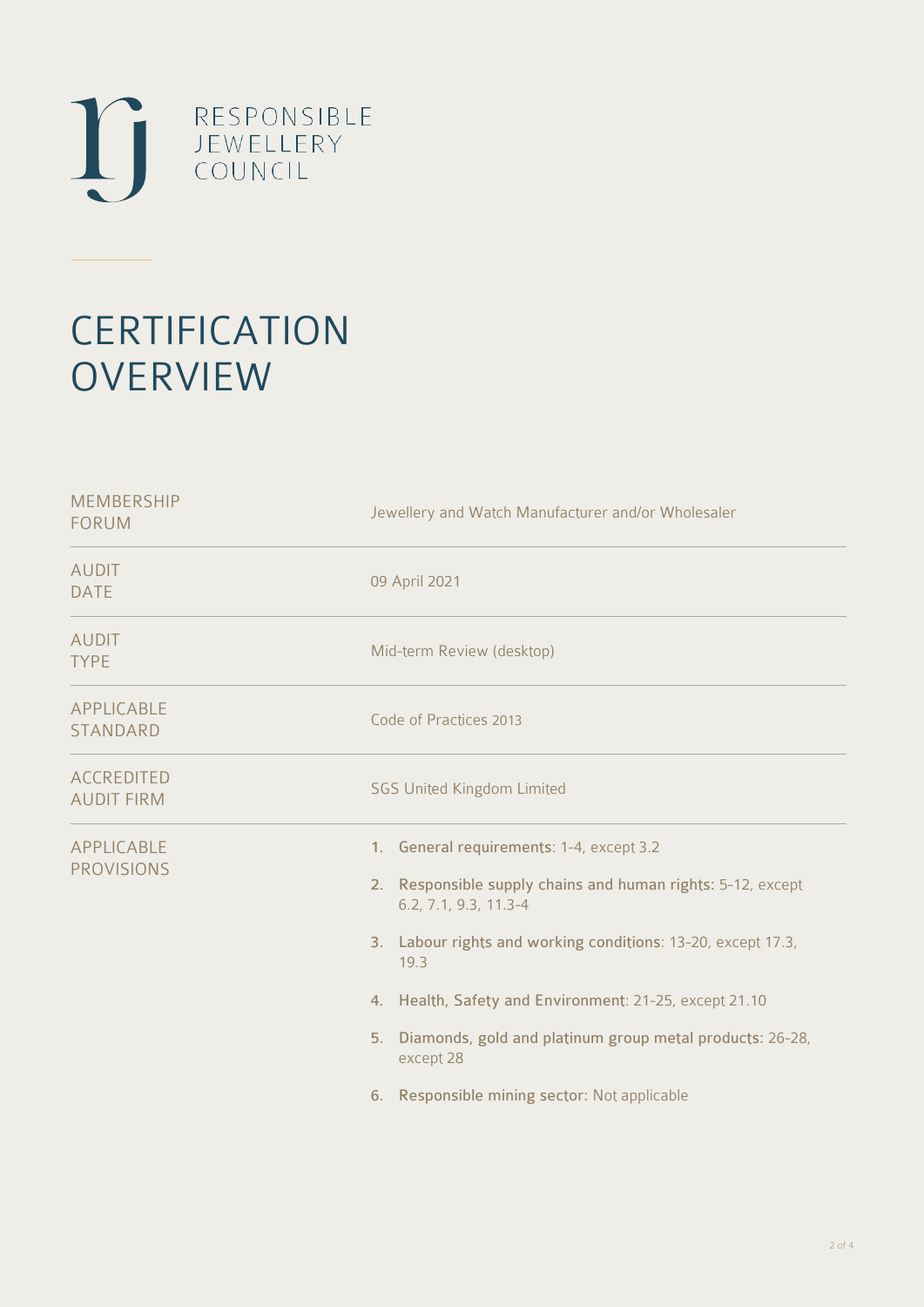| <b>PROVENANCE</b><br><b>CLAIMS</b>         | The seller warrants that the gold has been supplied in compliance with<br>the Signet Responsible Sourcing Protocol ("SRSP"). The seller warrants<br>that the diamonds have been supplied in compliance with the Signet<br>Responsible Sourcing Protocol ("SRSP").                                       |
|--------------------------------------------|---------------------------------------------------------------------------------------------------------------------------------------------------------------------------------------------------------------------------------------------------------------------------------------------------------|
| <b>AUDITOR STATEMENT OF</b><br>CONFORMANCE | Based on the scope and findings of the certification audit, the member<br>has demonstrated a conformance level consistent with a:                                                                                                                                                                       |
|                                            | 3 Year Certification                                                                                                                                                                                                                                                                                    |
| <b>NEXT AUDIT TYPE</b>                     | MID-TERM REVIEW (within 12-24 months):                                                                                                                                                                                                                                                                  |
|                                            | A. Mid-term review NOT required due to:                                                                                                                                                                                                                                                                 |
|                                            | No anticipated changes to the certification scope during the<br>certification period                                                                                                                                                                                                                    |
|                                            | <25 full time equivalent personnel                                                                                                                                                                                                                                                                      |
|                                            | Low risk of non-conformances due to management controls                                                                                                                                                                                                                                                 |
|                                            | Existence of parallel audits for schemes recognised by RJC                                                                                                                                                                                                                                              |
|                                            | Existence of rigorous internal audit programs                                                                                                                                                                                                                                                           |
|                                            | Strong internal controls ensuring effective review and closure<br>of corrective actions for non-conformances                                                                                                                                                                                            |
|                                            |                                                                                                                                                                                                                                                                                                         |
|                                            | B. Mid-term review (desktop only) required due to:                                                                                                                                                                                                                                                      |
|                                            | No impact on conformance levels from any changes to the<br>certification scope                                                                                                                                                                                                                          |
|                                            | 2 or less minor non-conformances with critical provisions or 4<br>or less minor non-conformances in general identified by the<br>audit (not covered by parallel audits for schemes identified as<br>equivalent to RJC's) for an individual member in the mining<br>sector or a non-mining sector member |
|                                            | Possibility of remote verification of actions                                                                                                                                                                                                                                                           |
|                                            | No risk to critical provisions                                                                                                                                                                                                                                                                          |